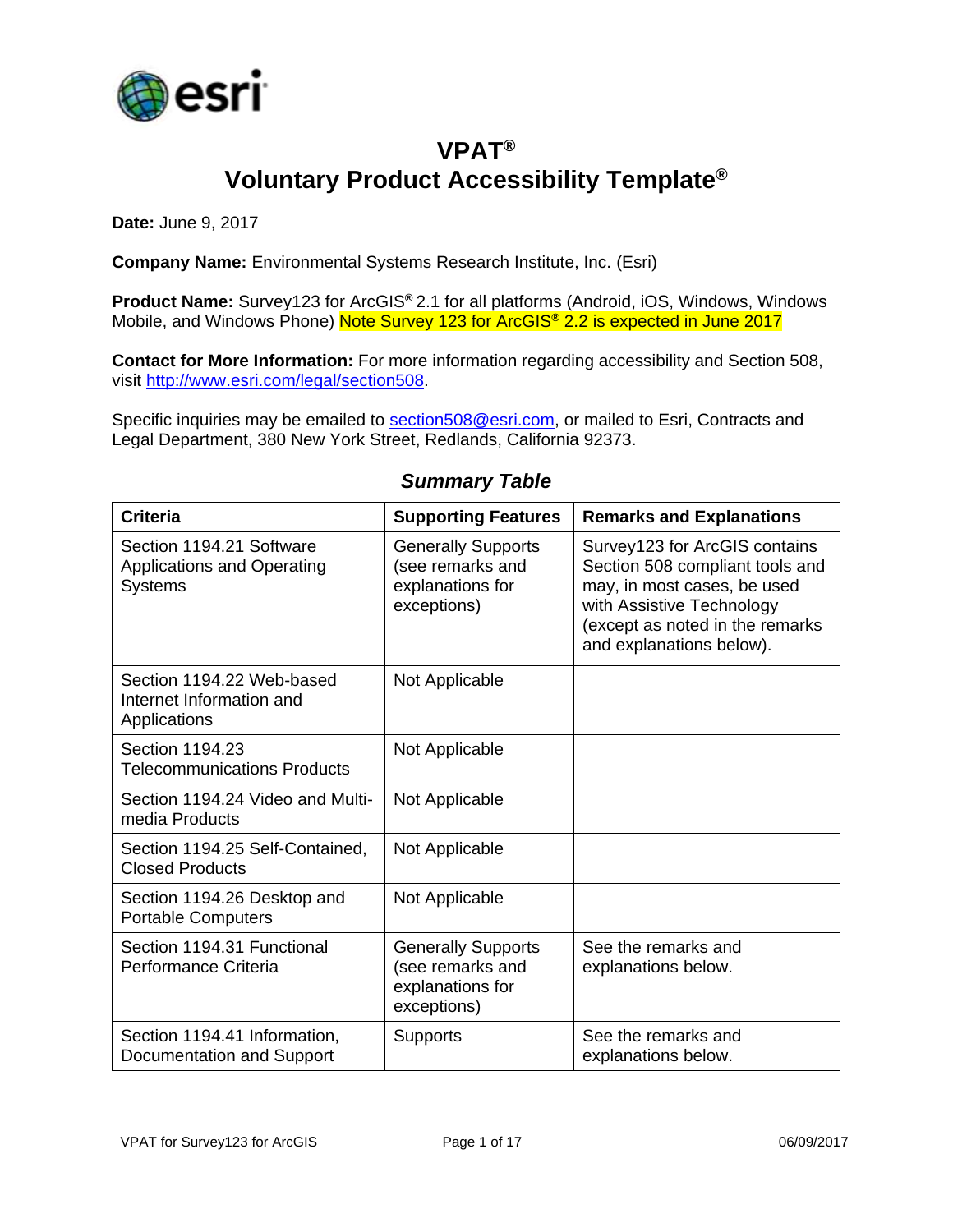| <b>Criteria</b>                                                                                                                                                                                                                                                                                                                                                                                                                                                                                                                                                                                         | <b>Supporting Features</b>                                           | <b>Remarks and Explanations</b>                                                                                                                                                                                                                                                                                                                                                                                                                                                                                                                                                                                                                               |
|---------------------------------------------------------------------------------------------------------------------------------------------------------------------------------------------------------------------------------------------------------------------------------------------------------------------------------------------------------------------------------------------------------------------------------------------------------------------------------------------------------------------------------------------------------------------------------------------------------|----------------------------------------------------------------------|---------------------------------------------------------------------------------------------------------------------------------------------------------------------------------------------------------------------------------------------------------------------------------------------------------------------------------------------------------------------------------------------------------------------------------------------------------------------------------------------------------------------------------------------------------------------------------------------------------------------------------------------------------------|
| (a) When software is designed to<br>run on a system that has a<br>keyboard, product functions shall<br>be executable from a keyboard<br>where the function itself or the<br>result of performing a function<br>can be discerned textually.                                                                                                                                                                                                                                                                                                                                                              | Supports with<br>Exceptions                                          | Not all dialogs provide access<br>through a keyboard equivalent.<br>Some dialogs do not let the user<br>"tab" through the options on the<br>dialogs from the keyboard. The<br>mouse must be used.<br>Keyboard alternatives are<br>required only when the result of<br>performing the function can be<br>represented with words.<br>Survey123 contains geographic<br>information system (GIS)<br>technology that captures,<br>manages, and analyzes data<br>through digital maps. Many GIS<br>functions (such as drawing lines<br>on a screen) cannot be<br>represented with words and,<br>therefore, no keyboard<br>equivalent exists for these<br>functions. |
| (b) Applications shall not disrupt<br>or disable activated features of<br>other products that are identified<br>as accessibility features, where<br>those features are developed and<br>documented according to<br>industry standards. Applications<br>also shall not disrupt or disable<br>activated features of any<br>operating system that are<br>identified as accessibility features<br>where the application<br>programming interface for those<br>accessibility features has been<br>documented by the manufacturer<br>of the operating system and is<br>available to the product<br>developer. | <b>Supports</b>                                                      |                                                                                                                                                                                                                                                                                                                                                                                                                                                                                                                                                                                                                                                               |
| (c) A well-defined on-screen<br>indication of the current focus<br>shall be provided that moves<br>among interactive interface<br>elements as the input focus<br>changes. The focus shall be<br>programmatically exposed so                                                                                                                                                                                                                                                                                                                                                                             | Supports when<br>combined with<br>compatible Assistive<br>Technology |                                                                                                                                                                                                                                                                                                                                                                                                                                                                                                                                                                                                                                                               |

*Section 1194.21 Software Applications and Operating Systems – Detail*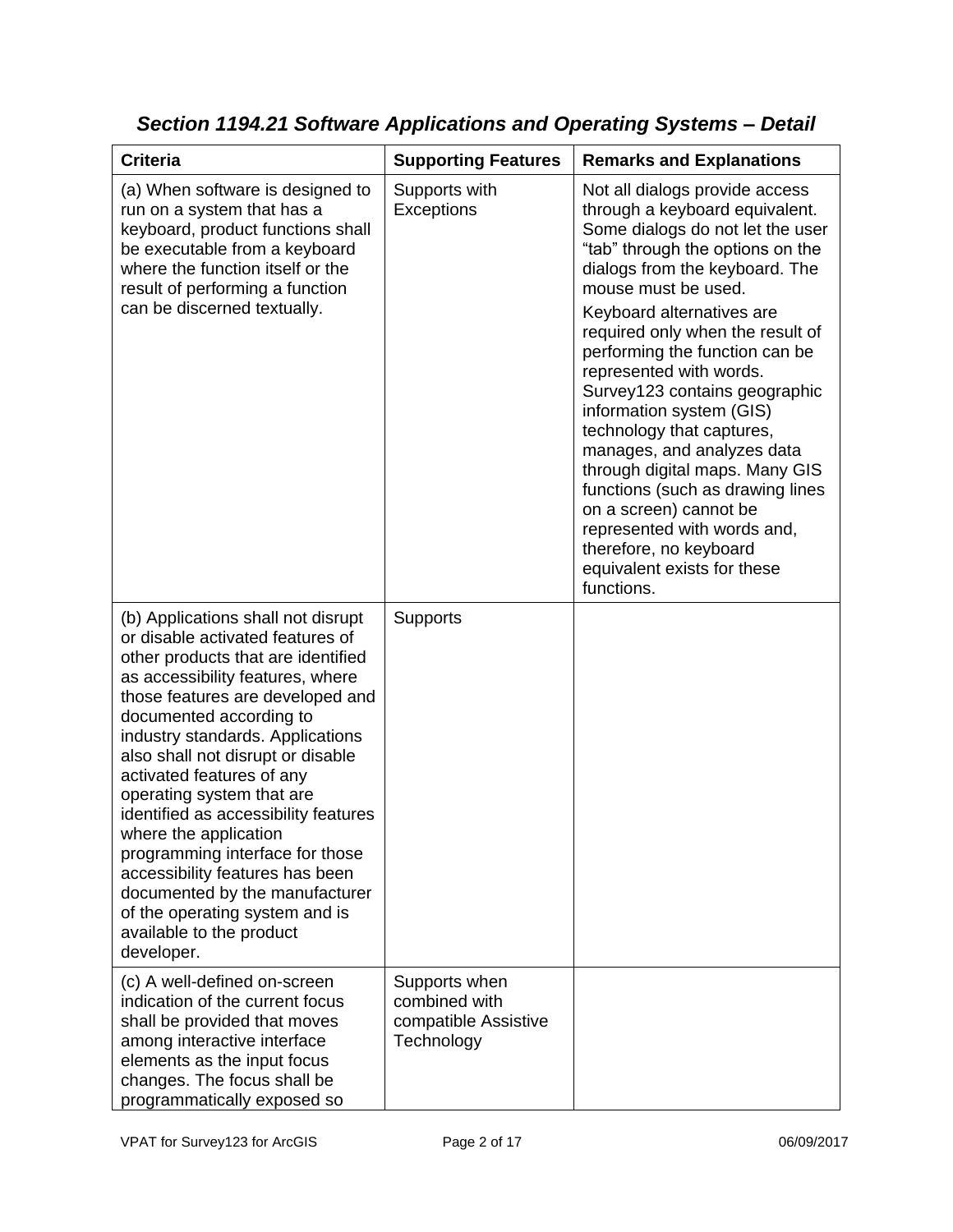| that Assistive Technology can<br>track focus and focus changes.                                                                                                                                                                                                                                            |                             |                                                                                                                                                                                                                                      |
|------------------------------------------------------------------------------------------------------------------------------------------------------------------------------------------------------------------------------------------------------------------------------------------------------------|-----------------------------|--------------------------------------------------------------------------------------------------------------------------------------------------------------------------------------------------------------------------------------|
| (d) Sufficient information about a<br>user interface element including<br>the identity, operation and state<br>of the element shall be available<br>to Assistive Technology. When<br>an image represents a program<br>element, the information<br>conveyed by the image must also<br>be available in text. | Supports with<br>Exceptions | Because of the dynamic data<br>and customizable nature of<br>Survey123 it may not provide<br>sufficient information about the<br>user interface elements to be<br>reliably used with some<br>Assistive Technology (e.g.<br>Narrator) |
| (e) When bitmap images are<br>used to identify controls, status<br>indicators, or other programmatic<br>elements, the meaning assigned<br>to those images shall be<br>consistent throughout an<br>application's performance.                                                                               | Supports                    |                                                                                                                                                                                                                                      |
| (f) Textual information shall be<br>provided through operating<br>system functions for displaying<br>text. The minimum information<br>that shall be made available is<br>text content, text input caret<br>location, and text attributes.                                                                  | Supports                    |                                                                                                                                                                                                                                      |
| (g) Applications shall not override<br>user selected contrast and color<br>selections and other individual<br>display attributes.                                                                                                                                                                          | Supports                    |                                                                                                                                                                                                                                      |
| (h) When animation is displayed,<br>the information shall be<br>displayable in at least one non-<br>animated presentation mode at<br>the option of the user.                                                                                                                                               | Supports                    |                                                                                                                                                                                                                                      |
| (i) Color coding shall not be used<br>as the only means of conveying<br>information, indicating an action,<br>prompting a response, or<br>distinguishing a visual element.                                                                                                                                 | <b>Supports</b>             |                                                                                                                                                                                                                                      |
| (j) When a product permits a user<br>to adjust color and contrast<br>settings, a variety of color<br>selections capable of producing a<br>range of contrast levels shall be<br>provided.                                                                                                                   | <b>Supports</b>             |                                                                                                                                                                                                                                      |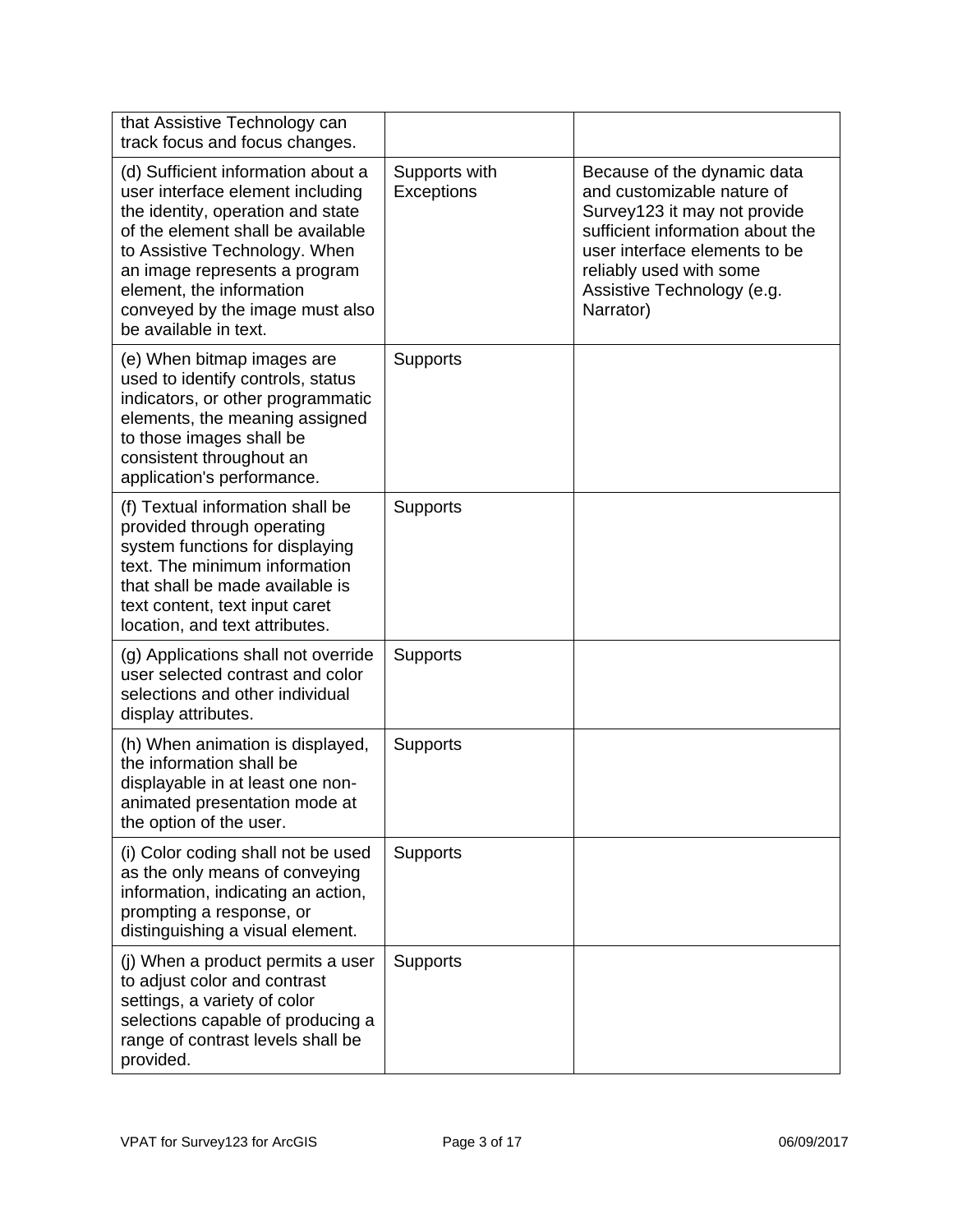| (k) Software shall not use<br>flashing or blinking text, objects,<br>or other elements having a flash<br>or blink frequency greater than 2<br>Hz and lower than 55 Hz.                                                                                              | <b>Supports</b>  |  |
|---------------------------------------------------------------------------------------------------------------------------------------------------------------------------------------------------------------------------------------------------------------------|------------------|--|
| (I) When electronic forms are<br>used, the form shall allow people<br>using Assistive Technology to<br>access the information, field<br>elements, and functionality<br>required for completion and<br>submission of the form, including<br>all directions and cues. | Does not Support |  |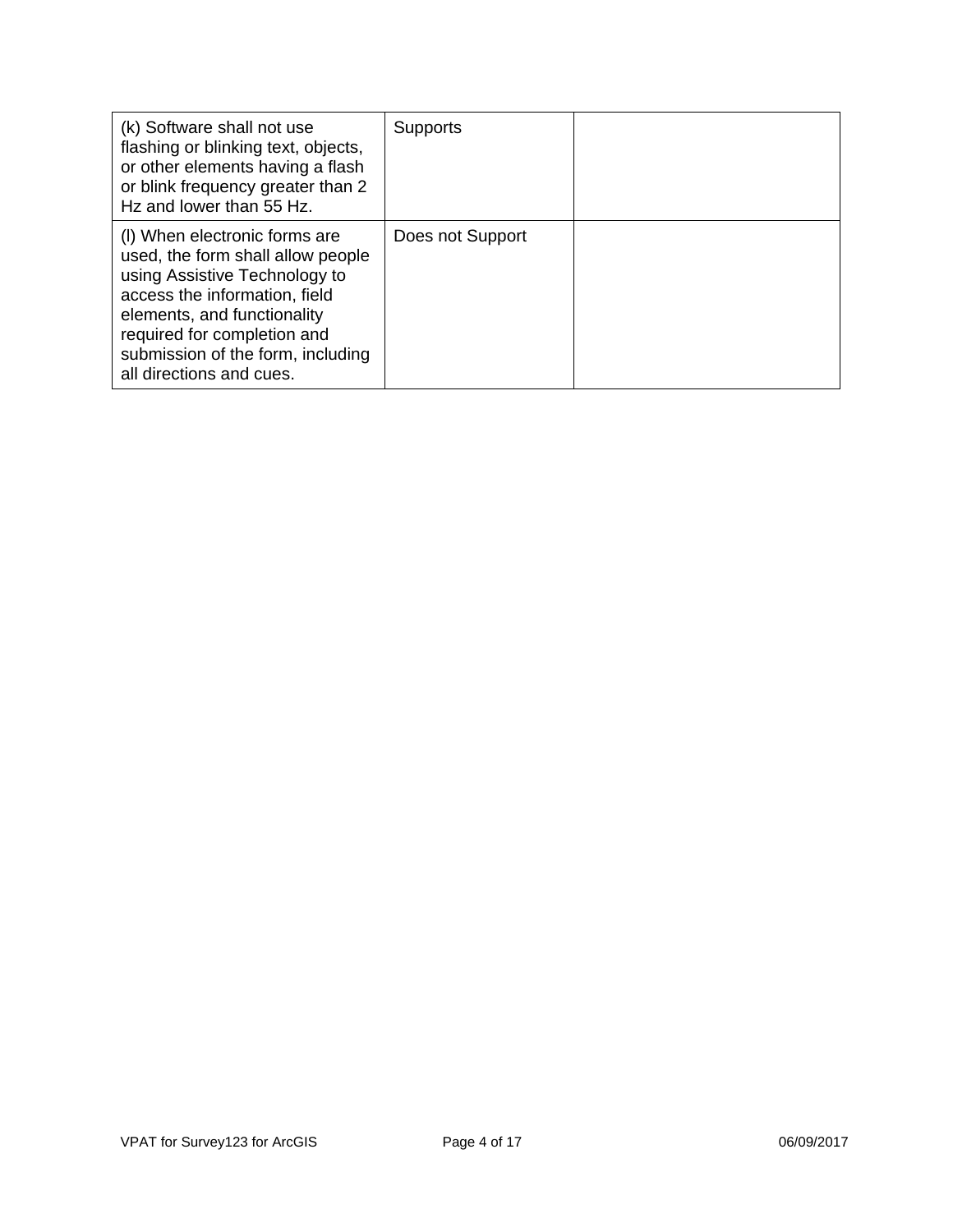| <b>Criteria</b>                                                                                                                                                              | <b>Supporting Features</b> | <b>Remarks and Explanations</b> |
|------------------------------------------------------------------------------------------------------------------------------------------------------------------------------|----------------------------|---------------------------------|
| (a) A text equivalent for every<br>non-text element shall be<br>provided (e.g., via "alt",<br>"longdesc", or in element<br>content).                                         | Not Applicable             |                                 |
| (b) Equivalent alternatives for any<br>multimedia presentation shall be<br>synchronized with the<br>presentation.                                                            | Not Applicable             |                                 |
| (c) Web pages shall be designed<br>so that all information conveyed<br>with color is also available<br>without color, for example from<br>context or markup.                 | Not Applicable             |                                 |
| (d) Documents shall be<br>organized so they are readable<br>without requiring an associated<br>style sheet.                                                                  | Not Applicable             |                                 |
| (e) Redundant text links shall be<br>provided for each active region of<br>a server-side image map.                                                                          | Not Applicable             |                                 |
| (f) Client-side image maps shall<br>be provided instead of server-<br>side image maps except where<br>the regions cannot be defined<br>with an available geometric<br>shape. | Not Applicable             |                                 |
| (g) Row and column headers<br>shall be identified for data tables.                                                                                                           | Not Applicable             |                                 |
| (h) Markup shall be used to<br>associate data cells and header<br>cells for data tables that have two<br>or more logical levels of row or<br>column headers.                 | Not Applicable             |                                 |
| (i) Frames shall be titled with text<br>that facilitates frame identification<br>and navigation.                                                                             | Not Applicable             |                                 |
| (j) Pages shall be designed to<br>avoid causing the screen to<br>flicker with a frequency greater<br>than 2 Hz and lower than 55 Hz.                                         | Not Applicable             |                                 |

*Section 1194.22 Web-based Internet Information and Applications – Detail*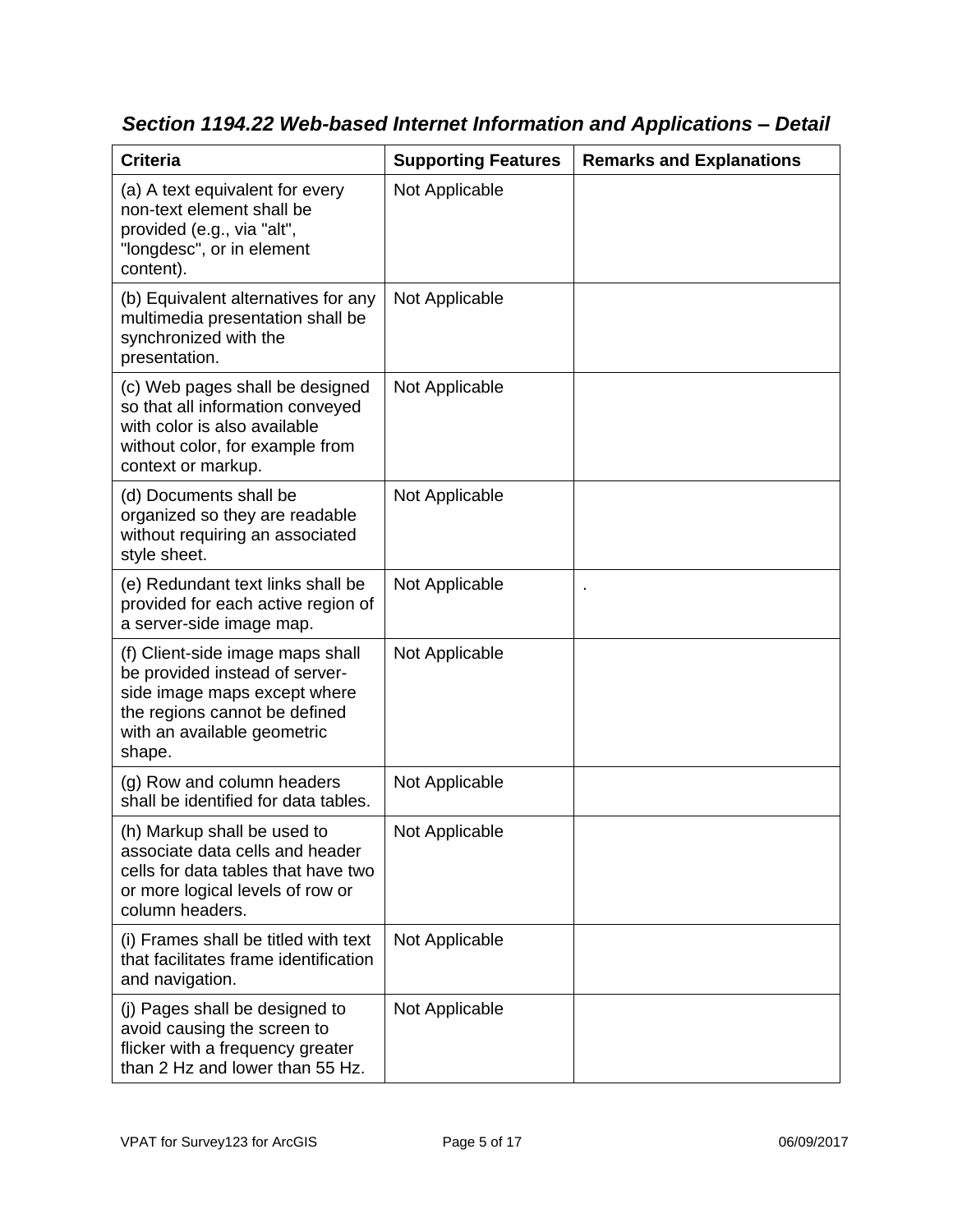| (k) A text-only page, with<br>equivalent information or<br>functionality, shall be provided to<br>make a web site comply with the<br>provisions of this part, when<br>compliance cannot be<br>accomplished in any other way.<br>The content of the text-only page<br>shall be updated whenever the<br>primary page changes. | Not Applicable |  |
|-----------------------------------------------------------------------------------------------------------------------------------------------------------------------------------------------------------------------------------------------------------------------------------------------------------------------------|----------------|--|
| (I) When pages utilize scripting<br>languages to display content, or<br>to create interface elements, the<br>information provided by the script<br>shall be identified with functional<br>text that can be read by Assistive<br>Technology.                                                                                 | Not Applicable |  |
| (m) When a web page requires<br>that an applet, plug-in or other<br>application be present on the<br>client system to interpret page<br>content, the page must provide a<br>link to a plug-in or applet that<br>complies with $§1194.21(a)$<br>through (I).                                                                 | Not Applicable |  |
| (n) When electronic forms are<br>designed to be completed on-<br>line, the form shall allow people<br>using Assistive Technology to<br>access the information, field<br>elements, and functionality<br>required for completion and<br>submission of the form, including<br>all directions and cues.                         | Not Applicable |  |
| (o) A method shall be provided<br>that permits users to skip<br>repetitive navigation links.                                                                                                                                                                                                                                | Not Applicable |  |
| (p) When a timed response is<br>required, the user shall be alerted<br>and given sufficient time to<br>indicate more time is required.                                                                                                                                                                                      | Not Applicable |  |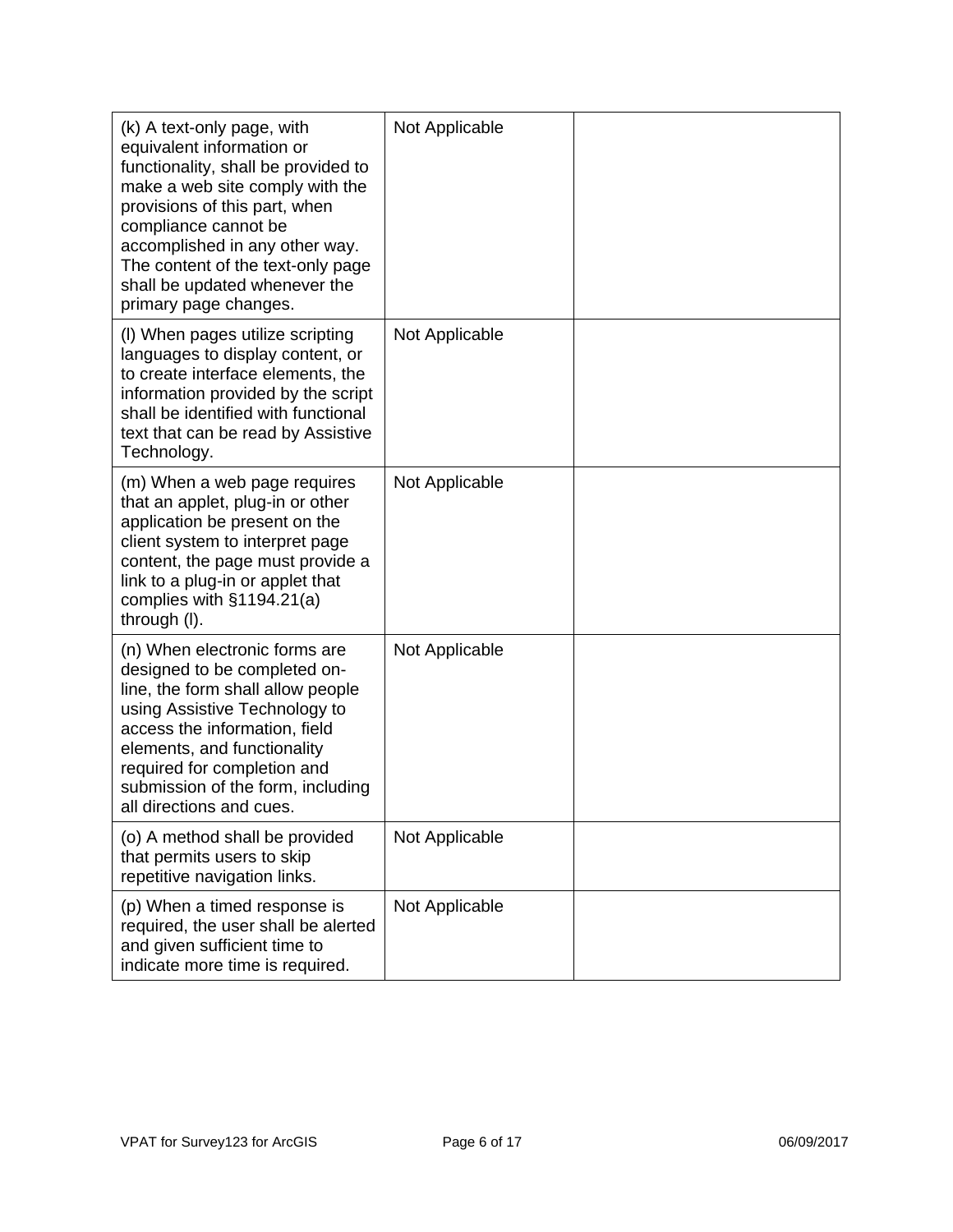| <b>Criteria</b>                                                                                                                                                                                                                                                                                                                                                       | <b>Supporting Features</b> | <b>Remarks and Explanations</b> |
|-----------------------------------------------------------------------------------------------------------------------------------------------------------------------------------------------------------------------------------------------------------------------------------------------------------------------------------------------------------------------|----------------------------|---------------------------------|
| (a) Telecommunications products<br>or systems which provide a<br>function allowing voice<br>communication and which do not<br>themselves provide a TTY<br>functionality shall provide a<br>standard non-acoustic<br>connection point for TTYs.<br>Microphones shall be capable of<br>being turned on and off to allow<br>the user to intermix speech with<br>TTY use. | Not Applicable             |                                 |
| (b) Telecommunications products<br>which include voice<br>communication functionality shall<br>support all commonly used cross-<br>manufacturer non-proprietary<br>standard TTY signal protocols.                                                                                                                                                                     | Not Applicable             |                                 |
| (c) Voice mail, auto-attendant,<br>and interactive voice response<br>telecommunications systems<br>shall be usable by TTY users<br>with their TTYs.                                                                                                                                                                                                                   | Not Applicable             |                                 |
| (d) Voice mail, messaging, auto-<br>attendant, and interactive voice<br>response telecommunications<br>systems that require a response<br>from a user within a time interval,<br>shall give an alert when the time<br>interval is about to run out, and<br>shall provide sufficient time for<br>the user to indicate more time is<br>required.                        | Not Applicable             |                                 |
| (e) Where provided, caller<br>identification and similar<br>telecommunications functions<br>shall also be available for users<br>of TTYs, and for users who<br>cannot see displays.                                                                                                                                                                                   | Not Applicable             |                                 |
| (f) For transmitted voice signals,<br>telecommunications products<br>shall provide a gain adjustable up<br>to a minimum of 20 dB. For<br>incremental volume control, at                                                                                                                                                                                               | Not Applicable             |                                 |

## *Section 1194.23 Telecommunications Products – Detail*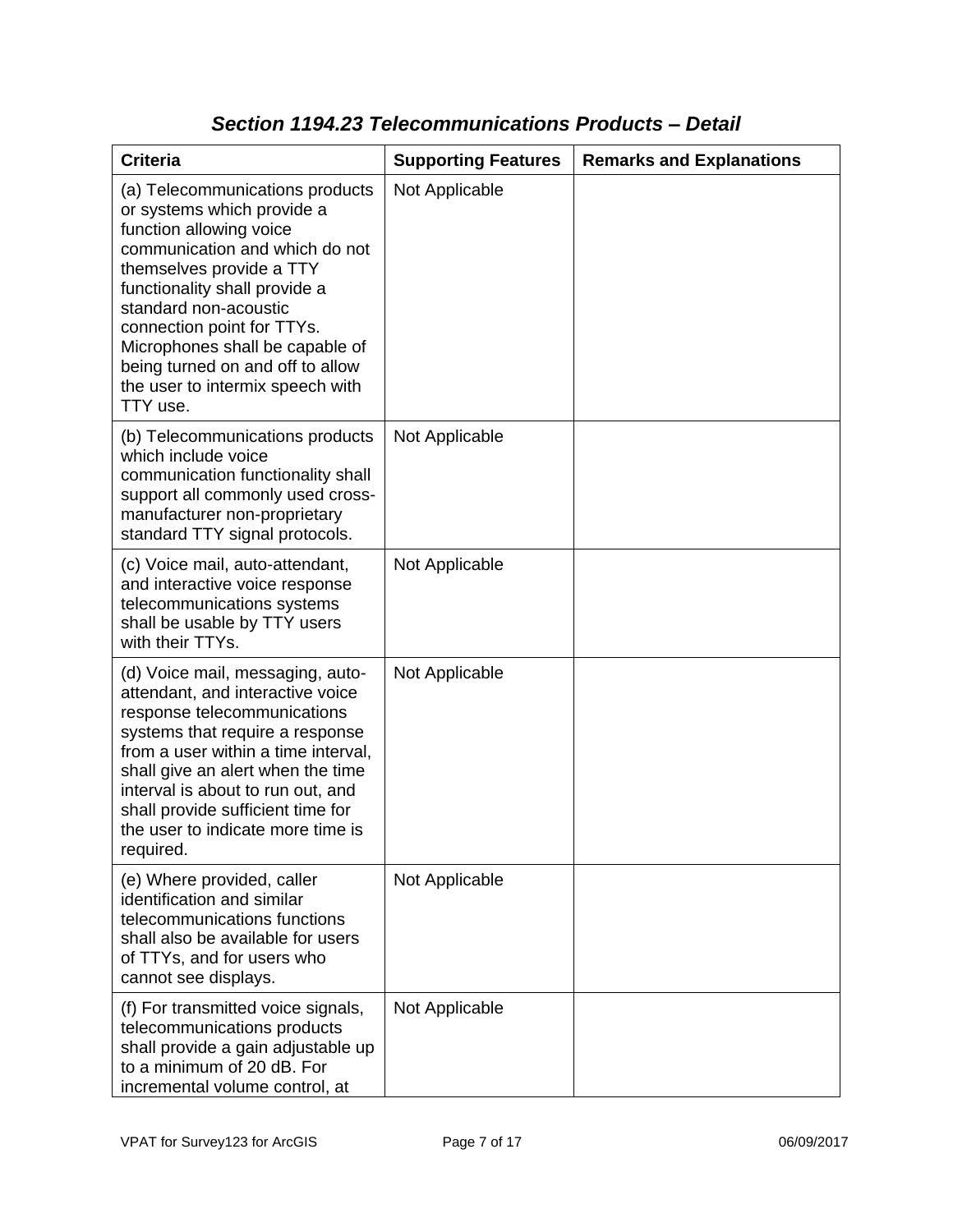| least one intermediate step of 12<br>dB of gain shall be provided.                                                                                                                                                                                                                                                                                                                                                                                                                                                   |                |  |
|----------------------------------------------------------------------------------------------------------------------------------------------------------------------------------------------------------------------------------------------------------------------------------------------------------------------------------------------------------------------------------------------------------------------------------------------------------------------------------------------------------------------|----------------|--|
| (g) If the telecommunications<br>product allows a user to adjust<br>the receive volume, a function<br>shall be provided to automatically<br>reset the volume to the default<br>level after every use.                                                                                                                                                                                                                                                                                                                | Not Applicable |  |
| (h) Where a telecommunications<br>product delivers output by an<br>audio transducer which is<br>normally held up to the ear, a<br>means for effective magnetic<br>wireless coupling to hearing<br>technologies shall be provided.                                                                                                                                                                                                                                                                                    | Not Applicable |  |
| (i) Interference to hearing<br>technologies (including hearing<br>aids, cochlear implants, and<br>assistive listening devices) shall<br>be reduced to the lowest possible<br>level that allows a user of hearing<br>technologies to utilize the<br>telecommunications product.                                                                                                                                                                                                                                       | Not Applicable |  |
| (i) Products that transmit or<br>conduct information or<br>communication, shall pass<br>through cross-manufacturer, non-<br>proprietary, industry-standard<br>codes, translation protocols,<br>formats or other information<br>necessary to provide the<br>information or communication in<br>a usable format. Technologies<br>which use encoding, signal<br>compression, format<br>transformation, or similar<br>techniques shall not remove<br>information needed for access or<br>shall restore it upon delivery. | Not Applicable |  |
| (k)(1) Products which have<br>mechanically operated controls<br>or keys shall comply with the<br>following: Controls and Keys<br>shall be tactilely discernible<br>without activating the controls or<br>keys.                                                                                                                                                                                                                                                                                                       | Not Applicable |  |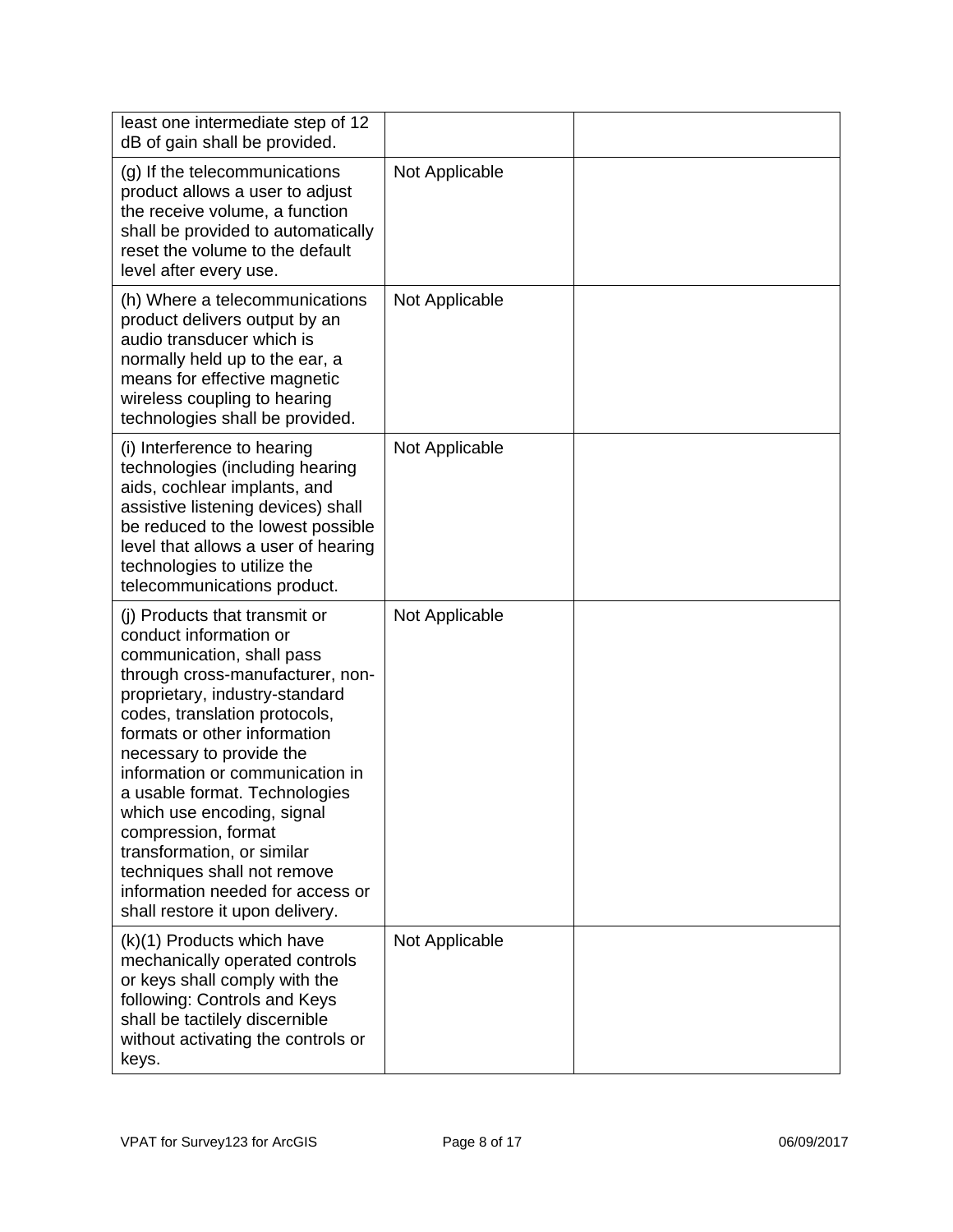| $(k)(2)$ Products which have<br>mechanically operated controls<br>or keys shall comply with the<br>following: Controls and Keys<br>shall be operable with one hand<br>and shall not require tight<br>grasping, pinching, twisting of the<br>wrist. The force required to<br>activate controls and keys shall<br>be $5$ lbs. $(22.2N)$ maximum. |                |  |
|------------------------------------------------------------------------------------------------------------------------------------------------------------------------------------------------------------------------------------------------------------------------------------------------------------------------------------------------|----------------|--|
| (k)(3) Products which have<br>mechanically operated controls<br>or keys shall comply with the<br>following: If key repeat is<br>supported, the delay before<br>repeat shall be adjustable to at<br>least 2 seconds. Key repeat rate<br>shall be adjustable to 2 seconds<br>per character.                                                      | Not Applicable |  |
| $(k)(4)$ Products which have<br>mechanically operated controls<br>or keys shall comply with the<br>following: The status of all locking<br>or toggle controls or keys shall be<br>visually discernible, and<br>discernible either through touch<br>or sound.                                                                                   | Not Applicable |  |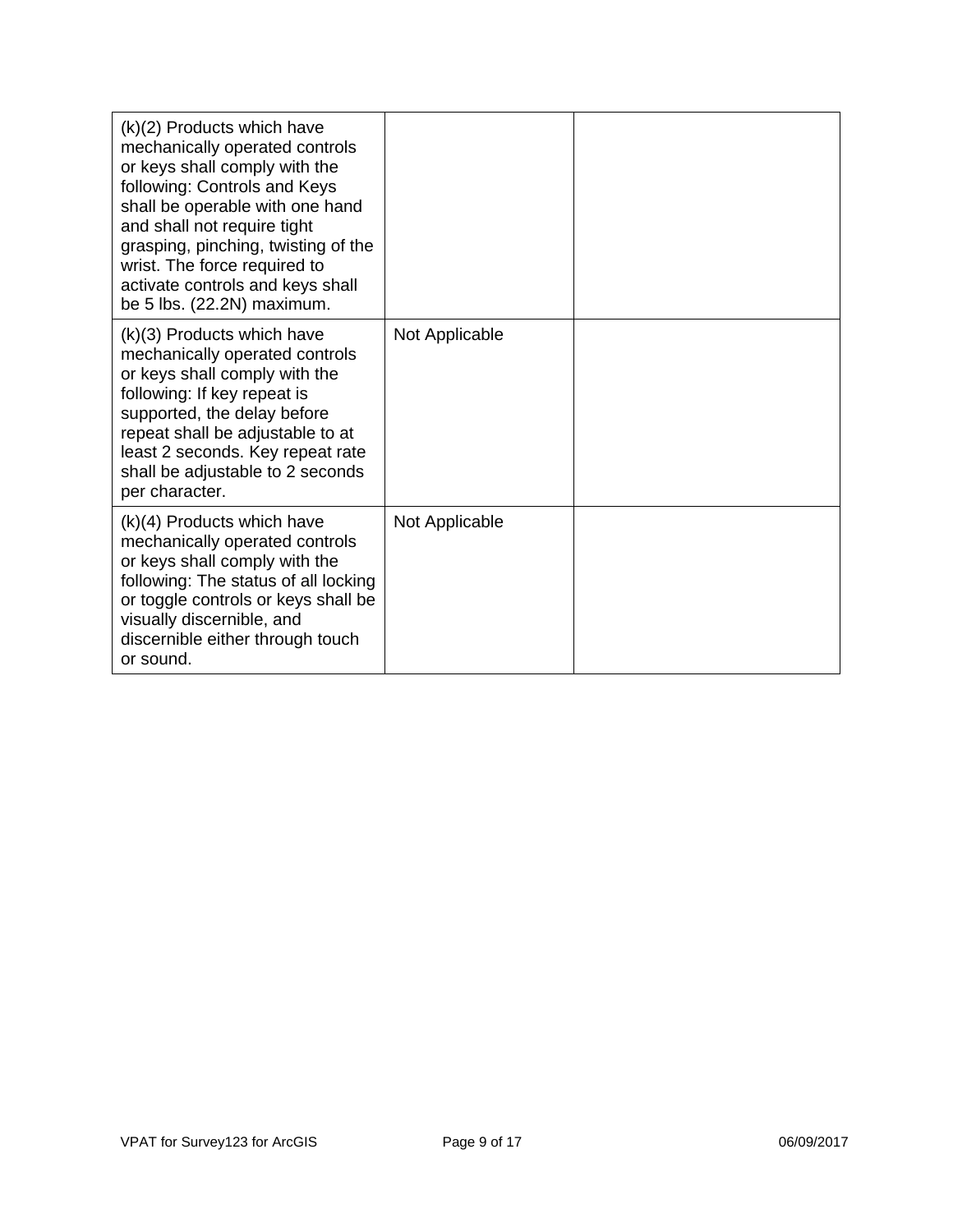| <b>Criteria</b>                                                                                                                                                                                                                                                                                                                                                                                                                                                                                                                                                                                                                                                                                                                                                                                                                                                                                                                                                           | <b>Supporting Features</b> | <b>Remarks and Explanations</b> |
|---------------------------------------------------------------------------------------------------------------------------------------------------------------------------------------------------------------------------------------------------------------------------------------------------------------------------------------------------------------------------------------------------------------------------------------------------------------------------------------------------------------------------------------------------------------------------------------------------------------------------------------------------------------------------------------------------------------------------------------------------------------------------------------------------------------------------------------------------------------------------------------------------------------------------------------------------------------------------|----------------------------|---------------------------------|
| a) All analog television displays<br>13 inches and larger, and<br>computer equipment that<br>includes analog television<br>receiver or display circuitry, shall<br>be equipped with caption<br>decoder circuitry which<br>appropriately receives, decodes,<br>and displays closed captions<br>from broadcast, cable, videotape,<br>and DVD signals. As soon as<br>practicable, but not later than<br>July 1, 2002, widescreen digital<br>television (DTV) displays<br>measuring at least 7.8 inches<br>vertically, DTV sets with<br>conventional displays measuring<br>at least 13 inches vertically, and<br>stand-alone DTV tuners, whether<br>or not they are marketed with<br>display screens, and computer<br>equipment that includes DTV<br>receiver or display circuitry, shall<br>be equipped with caption<br>decoder circuitry which<br>appropriately receives, decodes,<br>and displays closed captions<br>from broadcast, cable, videotape,<br>and DVD signals. | Not Applicable             |                                 |
| (b) Television tuners, including<br>tuner cards for use in computers,<br>shall be equipped with secondary<br>audio program playback circuitry.                                                                                                                                                                                                                                                                                                                                                                                                                                                                                                                                                                                                                                                                                                                                                                                                                            | Not Applicable             |                                 |
| (c) All training and informational<br>video and multimedia productions<br>which support the agency's<br>mission, regardless of format,<br>that contain speech or other<br>audio information necessary for<br>the comprehension of the<br>content, shall be open or closed<br>captioned.                                                                                                                                                                                                                                                                                                                                                                                                                                                                                                                                                                                                                                                                                   | Not Applicable             |                                 |
| (d) All training and informational<br>video and multimedia productions<br>which support the agency's<br>mission, regardless of format,                                                                                                                                                                                                                                                                                                                                                                                                                                                                                                                                                                                                                                                                                                                                                                                                                                    | Not Applicable             |                                 |

## *Section 1194.24 Video and Multi-media Products – Detail*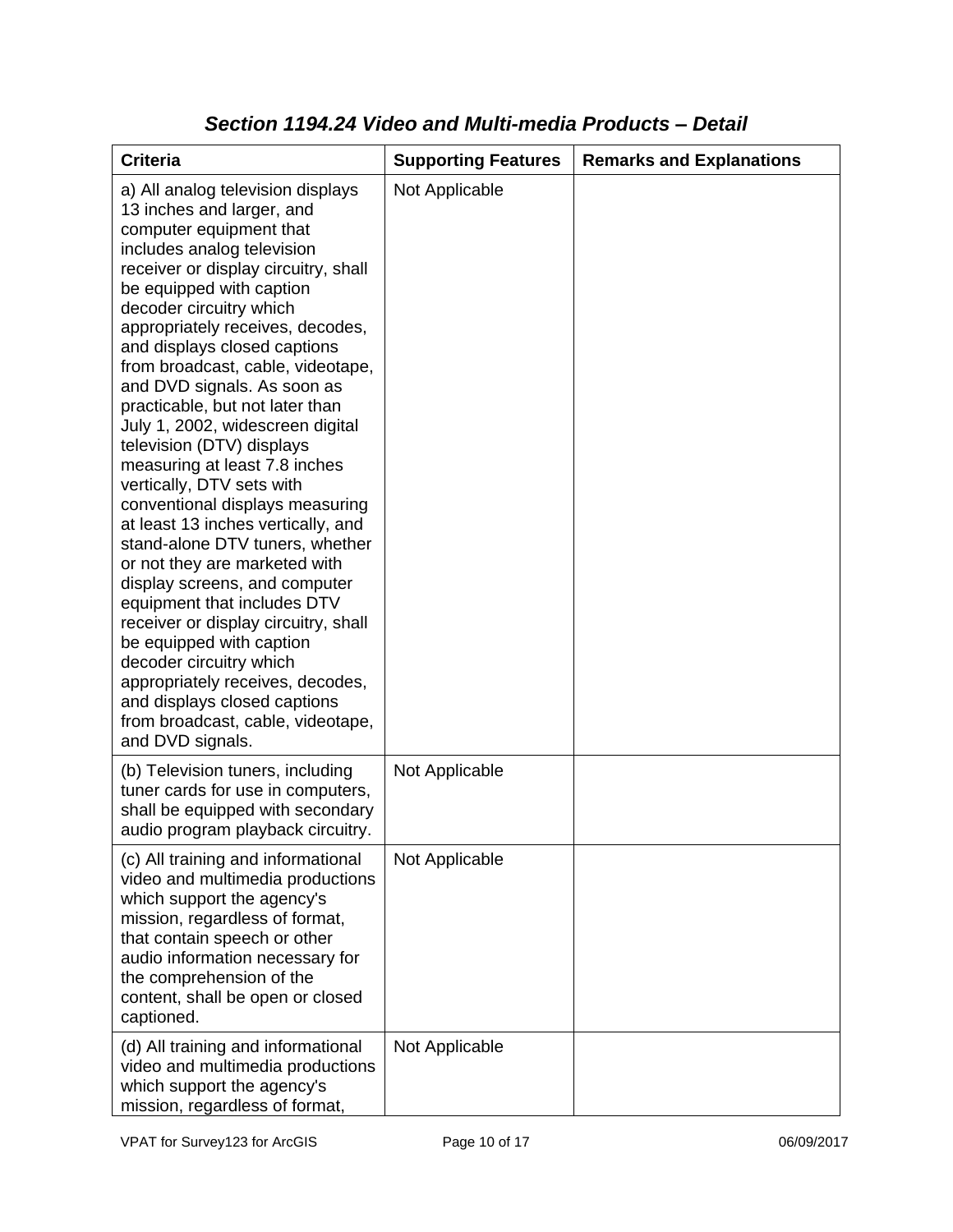| that contain visual information<br>necessary for the comprehension<br>of the content, shall be audio<br>described.                    |                |  |
|---------------------------------------------------------------------------------------------------------------------------------------|----------------|--|
| (e) Display or presentation of<br>alternate text presentation or<br>audio descriptions shall be user-<br>selectable unless permanent. | Not Applicable |  |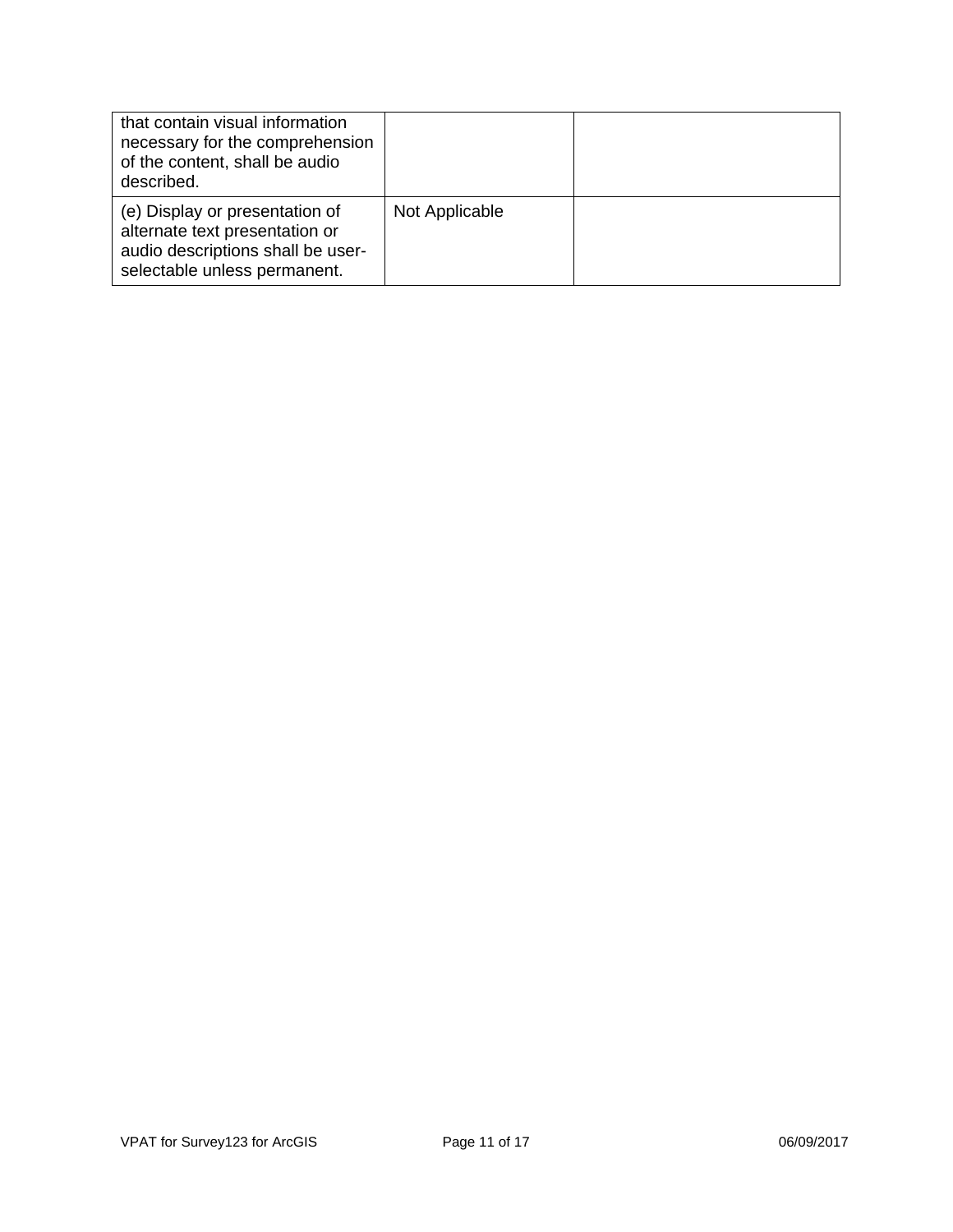# *Section 1194.25 Self-Contained, Closed Products – Detail*

| <b>Criteria</b>                                                                                                                                                                                                                                                                                                                                                                   | <b>Supporting Features</b> | <b>Remarks and Explanations</b> |
|-----------------------------------------------------------------------------------------------------------------------------------------------------------------------------------------------------------------------------------------------------------------------------------------------------------------------------------------------------------------------------------|----------------------------|---------------------------------|
| (a) Self contained products shall<br>be usable by people with<br>disabilities without requiring an<br>end-user to attach Assistive<br>Technology to the product.<br>Personal headsets for private<br>listening are not Assistive<br>Technology.                                                                                                                                   | Not Applicable             |                                 |
| (b) When a timed response is<br>required, the user shall be alerted<br>and given sufficient time to<br>indicate more time is required.                                                                                                                                                                                                                                            | Not Applicable             |                                 |
| (c) Where a product utilizes<br>touchscreens or contact-sensitive<br>controls, an input method shall<br>be provided that complies with<br>§1194.23 (k) (1) through (4).                                                                                                                                                                                                           | Not Applicable             |                                 |
| (d) When biometric forms of user<br>identification or control are used,<br>an alternative form of<br>identification or activation, which<br>does not require the user to<br>possess particular biological<br>characteristics, shall also be<br>provided.                                                                                                                          | Not Applicable             |                                 |
| (e) When products provide<br>auditory output, the audio signal<br>shall be provided at a standard<br>signal level through an industry<br>standard connector that will allow<br>for private listening. The product<br>must provide the ability to<br>interrupt, pause, and restart the<br>audio at any time.                                                                       | Not Applicable             |                                 |
| (f) When products deliver voice<br>output in a public area,<br>incremental volume control shall<br>be provided with output<br>amplification up to a level of at<br>least 65 dB. Where the ambient<br>noise level of the environment is<br>above 45 dB, a volume gain of at<br>least 20 dB above the ambient<br>level shall be user selectable. A<br>function shall be provided to | Not Applicable             |                                 |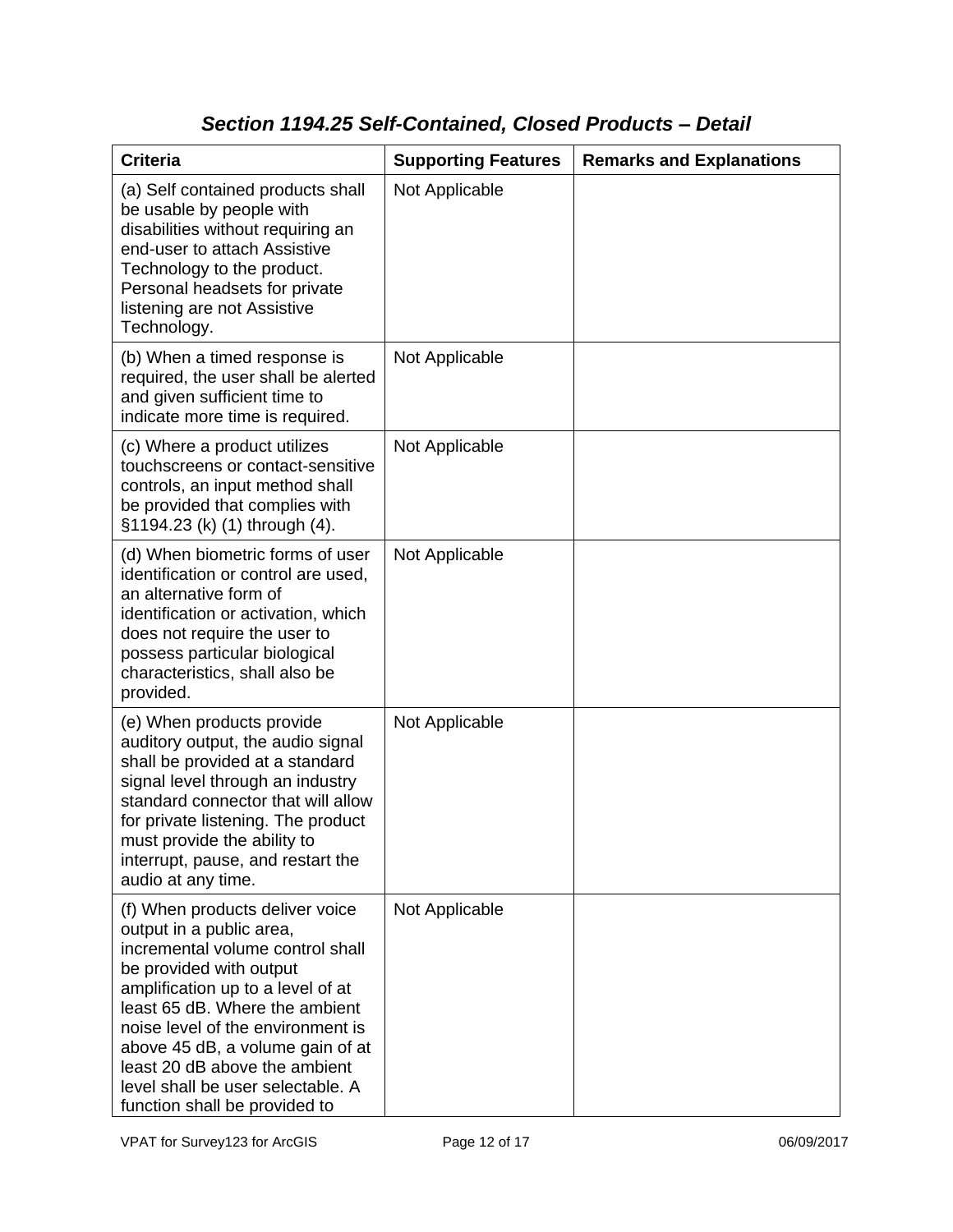| automatically reset the volume to<br>the default level after every use.                                                                                                                                                                                                                                                                                                                                                                                                                                                                                                           |                |  |
|-----------------------------------------------------------------------------------------------------------------------------------------------------------------------------------------------------------------------------------------------------------------------------------------------------------------------------------------------------------------------------------------------------------------------------------------------------------------------------------------------------------------------------------------------------------------------------------|----------------|--|
| (g) Color coding shall not be<br>used as the only means of<br>conveying information, indicating<br>an action, prompting a response,<br>or distinguishing a visual<br>element.                                                                                                                                                                                                                                                                                                                                                                                                     | Not Applicable |  |
| (h) When a product permits a<br>user to adjust color and contrast<br>settings, a range of color<br>selections capable of producing a<br>variety of contrast levels shall be<br>provided.                                                                                                                                                                                                                                                                                                                                                                                          | Not Applicable |  |
| (i) Products shall be designed to<br>avoid causing the screen to<br>flicker with a frequency greater<br>than 2 Hz and lower than 55 Hz.                                                                                                                                                                                                                                                                                                                                                                                                                                           | Not Applicable |  |
| (j) (1) Products which are<br>freestanding, non-portable, and<br>intended to be used in one<br>location and which have operable<br>controls shall comply with the<br>following: The position of any<br>operable control shall be<br>determined with respect to a<br>vertical plane, which is 48 inches<br>in length, centered on the<br>operable control, and at the<br>maximum protrusion of the<br>product within the 48 inch length<br>on products which are<br>freestanding, non-portable, and<br>intended to be used in one<br>location and which have operable<br>controls. | Not Applicable |  |
| $(j)(2)$ Products which are<br>freestanding, non-portable, and<br>intended to be used in one<br>location and which have operable<br>controls shall comply with the<br>following: Where any operable<br>control is 10 inches or less<br>behind the reference plane, the<br>height shall be 54 inches<br>maximum and 15 inches<br>minimum above the floor.                                                                                                                                                                                                                          | Not Applicable |  |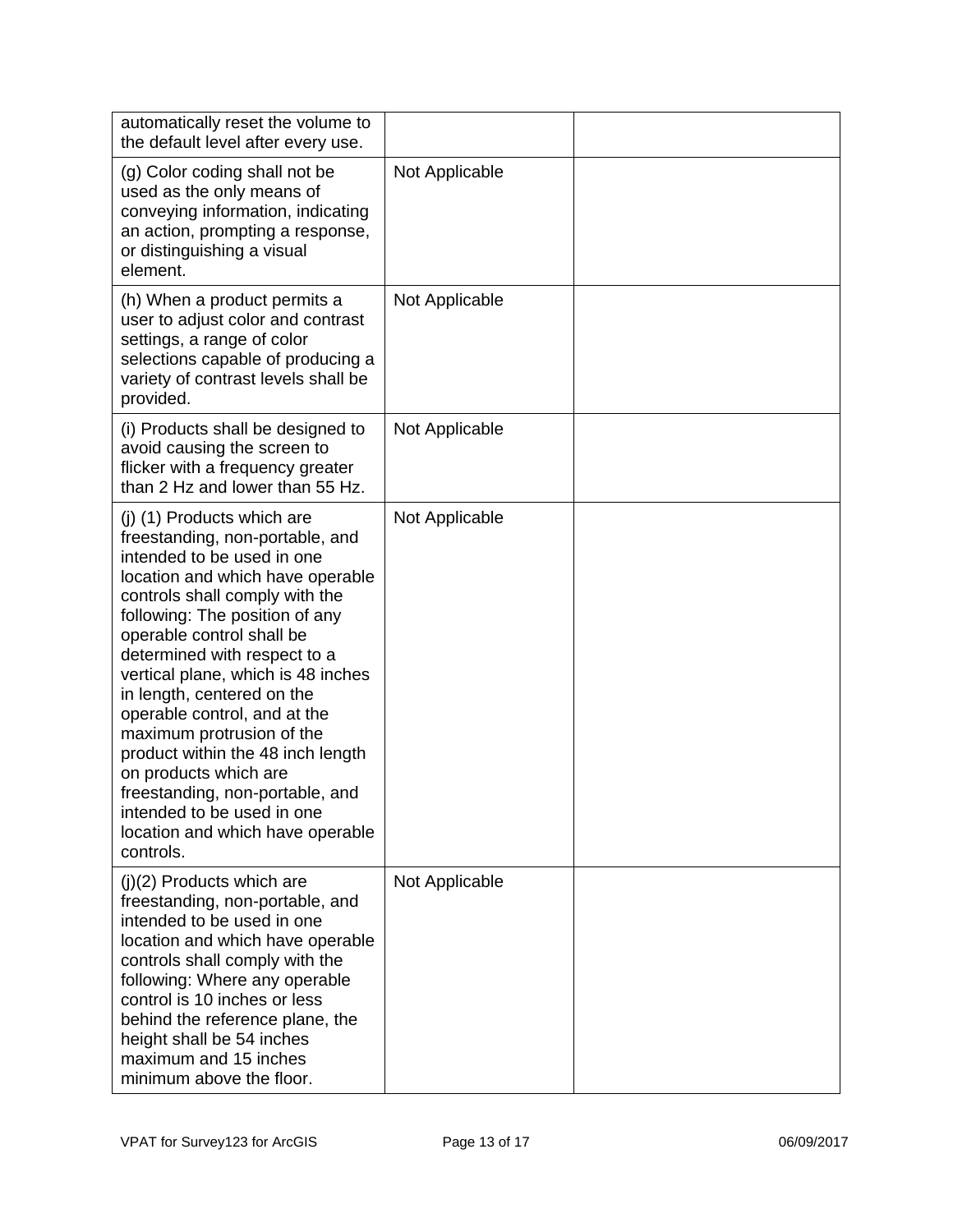| $(i)(3)$ Products which are<br>freestanding, non-portable, and<br>intended to be used in one<br>location and which have operable<br>controls shall comply with the<br>following: Where any operable<br>control is more than 10 inches<br>and not more than 24 inches<br>behind the reference plane, the<br>height shall be 46 inches<br>maximum and 15 inches<br>minimum above the floor. | Not Applicable |  |
|-------------------------------------------------------------------------------------------------------------------------------------------------------------------------------------------------------------------------------------------------------------------------------------------------------------------------------------------------------------------------------------------|----------------|--|
| $(i)(4)$ Products which are<br>freestanding, non-portable, and<br>intended to be used in one<br>location and which have operable<br>controls shall comply with the<br>following: Operable controls shall<br>not be more than 24 inches<br>behind the reference plane.                                                                                                                     | Not Applicable |  |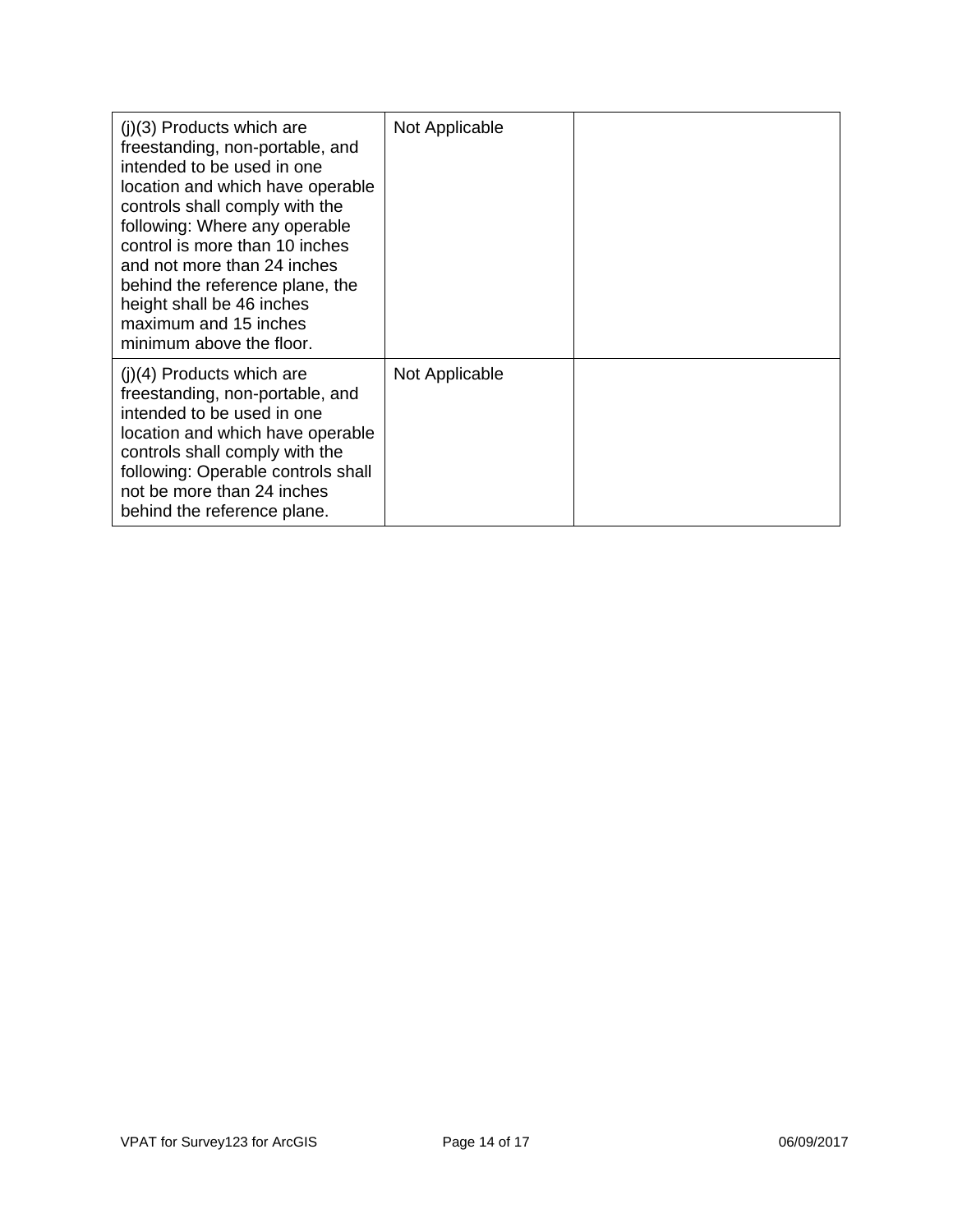| <b>Criteria</b>                                                                                                                                                                                                                                          | <b>Supporting Features</b> | <b>Remarks and Explanations</b> |
|----------------------------------------------------------------------------------------------------------------------------------------------------------------------------------------------------------------------------------------------------------|----------------------------|---------------------------------|
| (a) All mechanically operated<br>controls and keys shall comply<br>with §1194.23 (k) (1) through (4).                                                                                                                                                    | Not Applicable             |                                 |
| (b) If a product utilizes<br>touchscreens or touch-operated<br>controls, an input method shall<br>be provided that complies with<br>§1194.23 (k) (1) through (4).                                                                                        | Not Applicable             |                                 |
| (c) When biometric forms of user<br>identification or control are used,<br>an alternative form of<br>identification or activation, which<br>does not require the user to<br>possess particular biological<br>characteristics, shall also be<br>provided. | Not Applicable             |                                 |
| (d) Where provided, at least one<br>of each type of expansion slots,<br>ports and connectors shall<br>comply with publicly available<br>industry standards.                                                                                              | Not Applicable             |                                 |

# *Section 1194.26 Desktop and Portable Computers – Detail*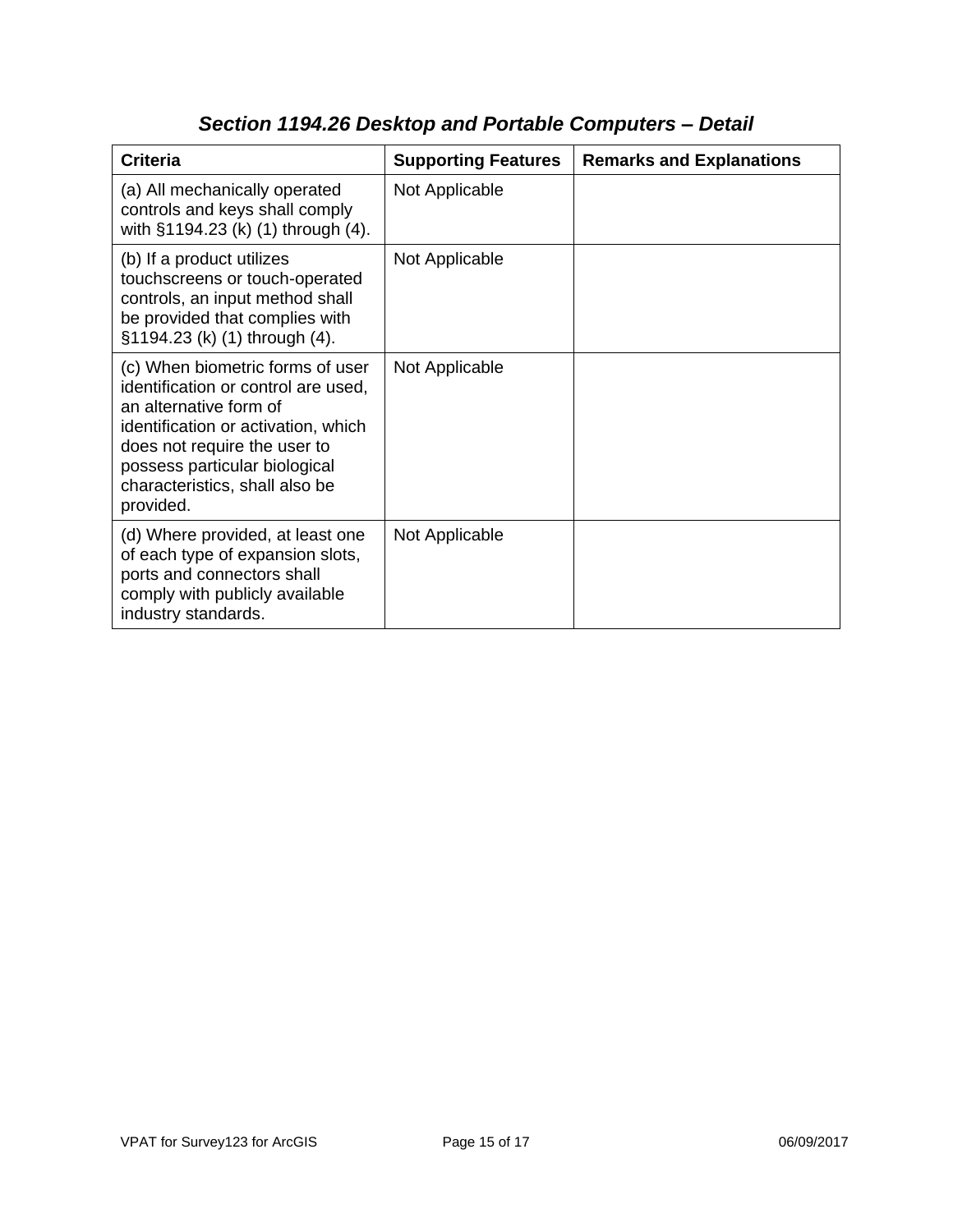#### **Criteria Supporting Features Remarks and Explanations** (a) At least one mode of operation and information retrieval that does not require user vision shall be provided, or support for Assistive Technology used by people who are blind or visually impaired shall be provided. Supports when combined with compatible **Assistive Technology** Note: Survey123 is geographic information system (GIS) technology that captures, manages, and analyzes data through digital maps. Some aspects of a map or of GIS software are inherently visual/graphical. (b) At least one mode of operation and information retrieval that does not require visual acuity greater than 20/70 shall be provided in audio and enlarged print output working together or independently, or support for Assistive Technology used by people who are visually impaired shall be provided. Supports when combined with compatible Assistive **Technology** Note: Survey123 is geographic information system (GIS) technology that captures, manages, and analyzes data through digital maps. Some aspects of a map or of GIS software are inherently visual/graphical. (c) At least one mode of operation and information retrieval that does not require user hearing shall be provided, or support for Assistive Technology used by people who are deaf or hard of hearing shall be provided. Supports **There** is no reliance on hearing to operate. (d) Where audio information is important for the use of a product, at least one mode of operation and information retrieval shall be provided in an enhanced auditory fashion, or support for assistive hearing devices shall be provided. Not Applicable  $\Box$  There is no reliance on hearing to operate. (e) At least one mode of operation and information retrieval that does not require user speech shall be provided, or support for Assistive Technology used by people with disabilities shall be provided. Supports | There is no reliance on speech to operate. (f) At least one mode of operation and information retrieval that does not require fine motor control or simultaneous actions and that is operable with limited reach and strength shall be provided. Supports | Operation and information retrieval is dependent on operating system settings and configurations. The software supports operating systems and configurations designed to assist users with accessibility.

#### *Section 1194.31 Functional Performance Criteria – Detail*